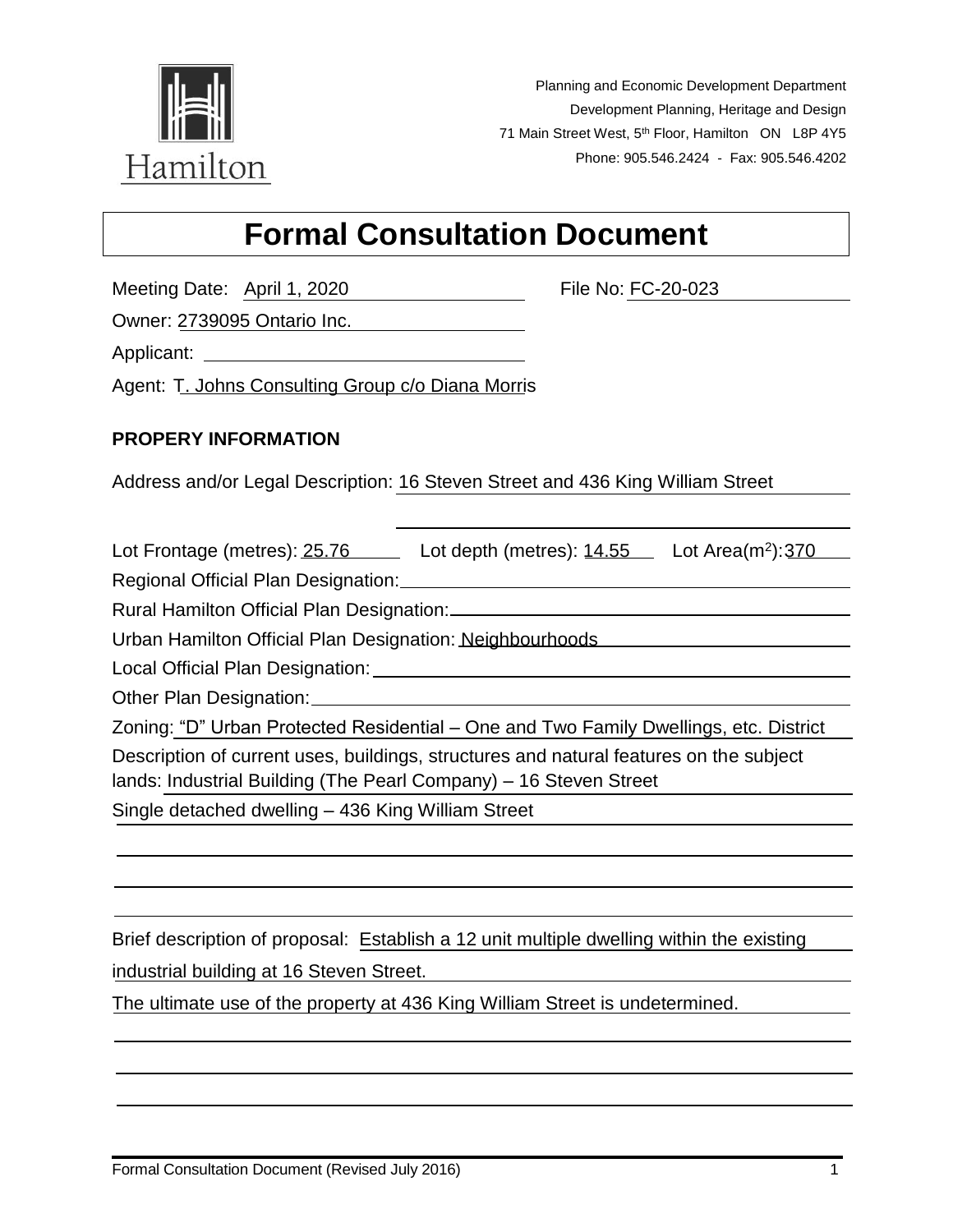## **APPLICATIONS REQUIRED**

| <b>Rural Hamilton Official Plan Amendment</b> | <b>Yes</b>      | No $\boxtimes$      |
|-----------------------------------------------|-----------------|---------------------|
| Urban Hamilton Official Plan Amendment        | Yes             | No $\boxtimes$      |
| <b>Local Official Plan Amendment</b>          | <b>Yes</b>      | No $\boxtimes$      |
| Zoning By-law Amendment (Complex)             | Yes $\boxtimes$ | No <sub>1</sub>     |
| Subdivision                                   | <b>Yes</b>      | No $\boxtimes$      |
| Condominium (Type:                            | Yes             | No $\boxtimes$      |
| Site Plan (Type: ______                       | Yes             | No $\boxtimes$      |
| Consent                                       | <b>Yes</b>      | No $\boxtimes$      |
| Variance(s)                                   | <b>Yes</b>      | No $\boxtimes$      |
| Other                                         | Yes             | No $\triangleright$ |

*Note: The City of Hamilton is in the process of creating a new comprehensive Zoning By-law for the entire City. The new Zoning By-law is being prepared in phases by Land Use topic. New Commercial and Residential zoning may be implemented which could be different than the current zoning. Accordingly, additional applications may be required.* If a Building Permit has not been issued by the City prior to the new zoning *coming into effect, the approved site plan may be affected, related to zoning compliance, which may require further planning approvals (i.e. Minor Variance, Zoning Amendment, etc.).*

# **FEES REQUIRED**

|                                            | City of Hamilton:   Zoning By-law Amendment - \$35,054 |
|--------------------------------------------|--------------------------------------------------------|
| <b>Conservation Authority Review Fees:</b> |                                                        |
|                                            | Other:   Formal Consultation Deduction - \$1,235       |
|                                            | TOTAL: \ \$33,819                                      |

## *Notes:*

- *Formal Consultation fee may be credited towards a future application*
- *Notwithstanding the fees noted above, all fees are payable based on the rate in the fee schedule by-law in effect on the date the payment is made.*
- *Further fees may be required at a later date as per the fee schedule.*
- *Separate cheques are payable to the City of Hamilton and the applicable Conservation Authority.*
- *A Cost Acknowledgement Agreement for potential costs at the Local Planning Appeal Tribunal may also be required.*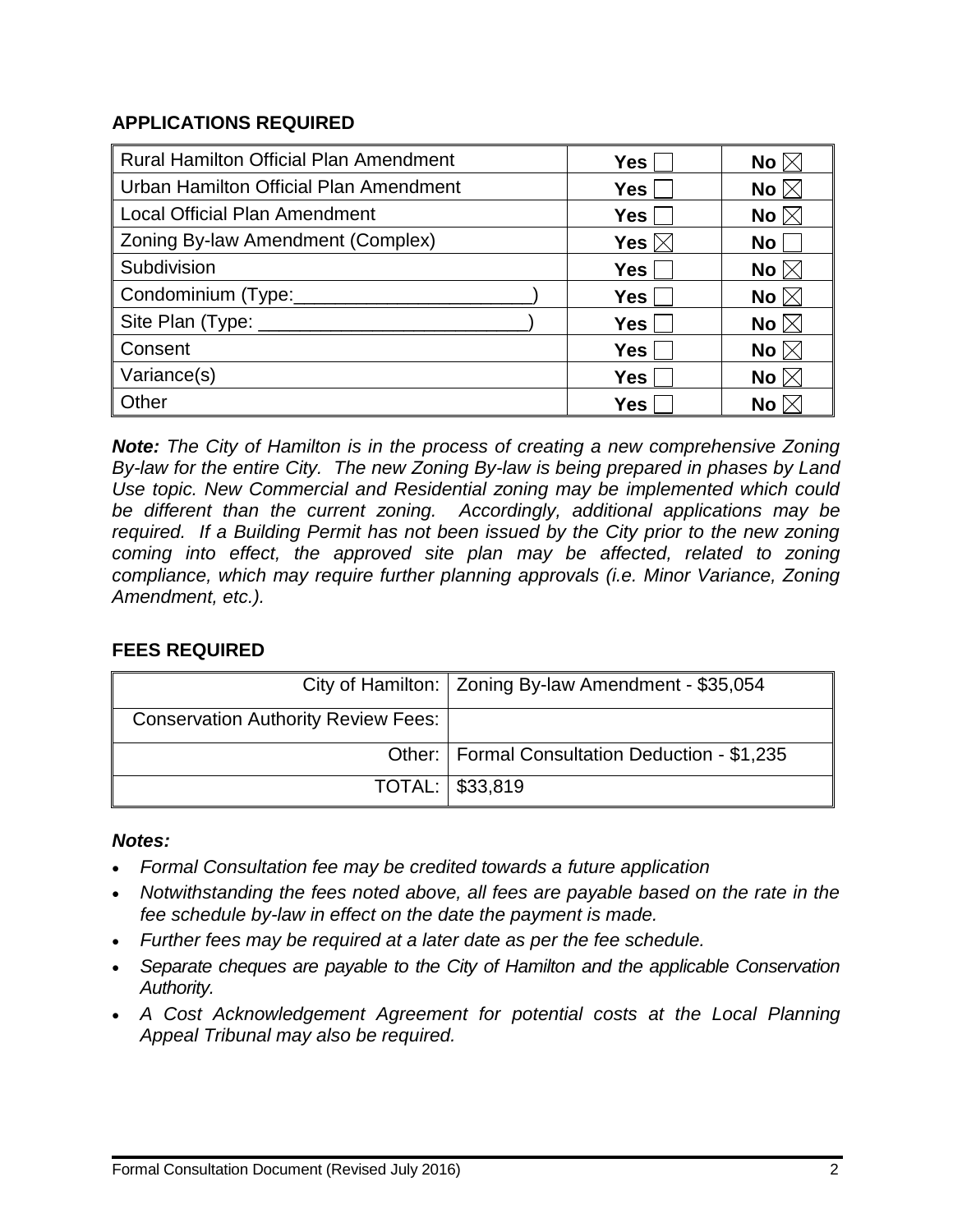#### **DESIGN REVIEW PANEL**

The Design Review Panel shall provide urban design advice to Planning Division staff on Planning applications with respect to complex Zoning and Site Plan applications in the following Design Priority Areas:

- (a) Downtown Hamilton Secondary Plan Area;
- (b) Areas of Major Change and Corridors of Gradual Change within the West Harbor Secondary Plan Area;
- (c) Primary Corridors as shown on Schedule E "Urban Structure" of the Urban Hamilton Official Plan;
- (d) Any other large scale projects that may impact the physical environment functionally and/or aesthetically.

The Director of Planning or his or her designate may waive projects from the review of the Design Review Panel, if the project is not deemed to have the potential to significantly impact the physical environment functionally and/or aesthetically.

Design Review Panel review required?  $\Box$  Yes  $\Box$  No

#### **REQUIRED INFORMATION AND MATERIALS**

All identified reports, studies, and/or plans must be submitted before an application is deemed complete. Unless otherwise noted, 5 copies of each item and an electronic digital file in PDF locked file format must be submitted.

| <b>Reports, Studies, Plans</b>                            | <b>Required</b> | <b>Staff Responsible for</b><br>providing guidelines<br>or terms of reference     |
|-----------------------------------------------------------|-----------------|-----------------------------------------------------------------------------------|
| <b>Background Information</b>                             |                 |                                                                                   |
| <b>Survey Plan</b>                                        | $\boxtimes$     | Zoning By-law<br>Amendment<br>Development Planning<br>(Daniel Barnett, ext. 4445) |
| <b>Concept Plan</b>                                       | $\boxtimes$     | Zoning By-law<br>Amendment<br>Development Planning<br>(Daniel Barnett, ext. 4445) |
| <b>Planning</b>                                           |                 |                                                                                   |
| Affordable Housing Report/Rental Conversion<br>Assessment |                 |                                                                                   |
| Draft By-laws                                             | $\boxtimes$     | Zoning By-law<br>Amendment<br>Development Planning<br>(Daniel Barnett, ext. 4445) |
| <b>Land Use/Market Needs Assessment</b>                   |                 |                                                                                   |
| <b>Planning Justification Report</b>                      | $\boxtimes$     | Zoning By-law                                                                     |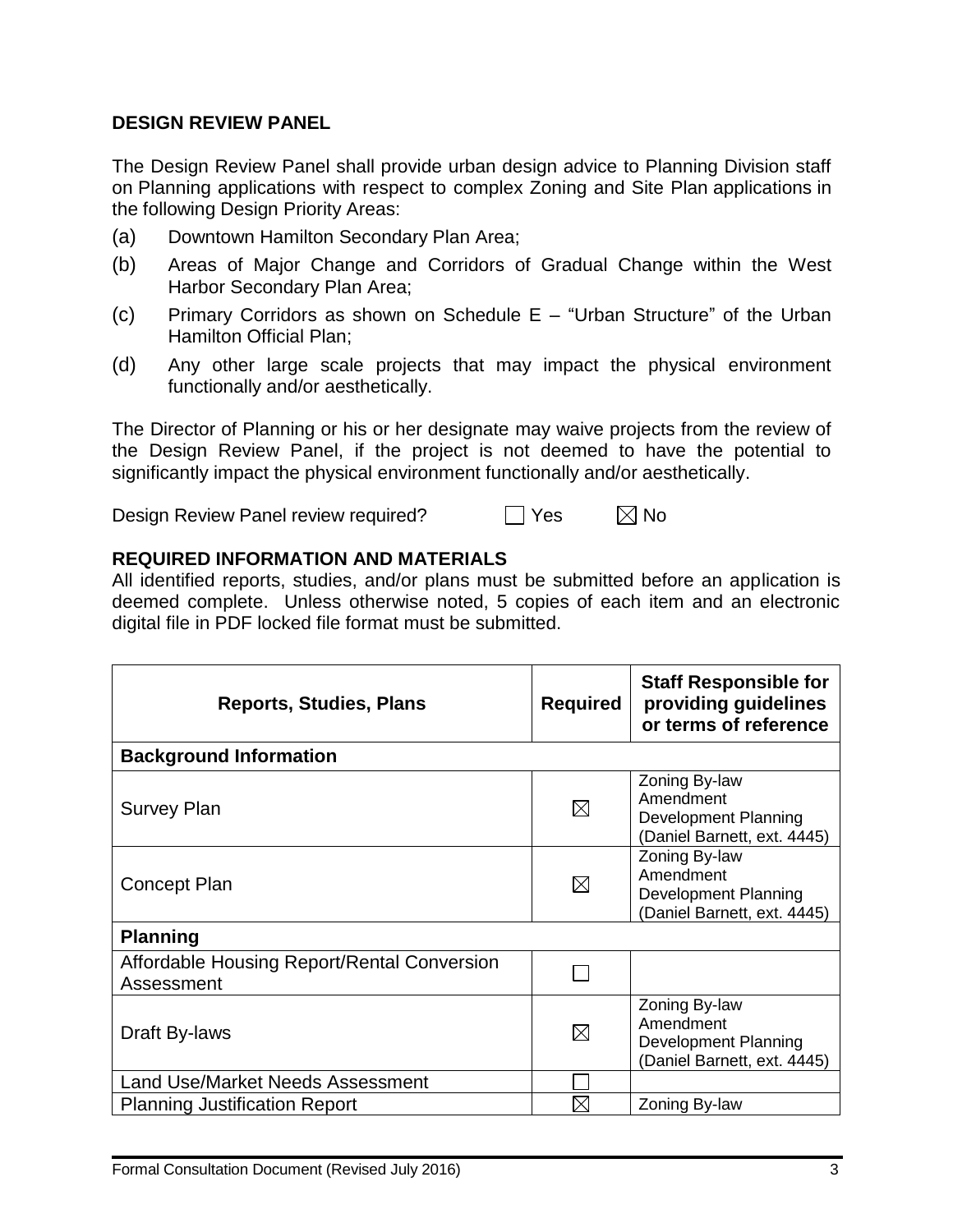|                                                      |             | Amendment                                             |
|------------------------------------------------------|-------------|-------------------------------------------------------|
|                                                      |             | <b>Development Planning</b>                           |
|                                                      |             | (Daniel Barnett, ext. 4445)                           |
| Site Plan and Building Elevations                    |             | Zoning By-law                                         |
| Urban Design Brief (Can be Included into the         |             | Amendment                                             |
| <b>Planning Justification Report)</b>                | $\boxtimes$ | Development Planning                                  |
|                                                      |             | (Ana Cruceru, ext. 5707)                              |
| <b>Cultural</b>                                      |             |                                                       |
| <b>Archaeological Assessment</b>                     |             |                                                       |
|                                                      |             | Zoning By-law                                         |
| <b>Cultural Heritage Impact Assessment (Required</b> |             | Amendment                                             |
| if existing building is seeking to substantially     | $\boxtimes$ | <b>Development Planning</b><br>(David Addington, ext. |
| alter or remove portions of the building)            |             | 1214)                                                 |
| <b>Environmental</b>                                 |             |                                                       |
| Aggregate Resource Assessment                        |             |                                                       |
| Aggregate/Mineral Resource Analysis                  |             |                                                       |
| <b>Air Quality Study</b>                             |             |                                                       |
| <b>Channel Design and Geofluvial Assessment</b>      |             |                                                       |
| <b>Chloride Impact Study</b>                         |             |                                                       |
| <b>Cut and Fill Analysis</b>                         |             |                                                       |
| Demarcation of top of bank, limit of wetland, limit  |             |                                                       |
| of natural hazard, limit of Environmentally          |             |                                                       |
| Significant Area (ESA), or limit of Conservation     |             |                                                       |
| Authority regulated area                             |             |                                                       |
| <b>Environmental Impact Statement (EIS)</b>          |             |                                                       |
| <b>Erosion Hazard Assessment</b>                     |             |                                                       |
| <b>Fish Habitat Assessment</b>                       |             |                                                       |
| Floodline Delineation Study/Hydraulic Analysis       |             |                                                       |
| <b>General Vegetation Inventory (GVI)</b>            |             |                                                       |
| <b>Impact Assessment for new Private Waste</b>       |             |                                                       |
| <b>Disposal Sites</b>                                |             |                                                       |
| Karst Assessment/Karst Contingency Plan              |             |                                                       |
|                                                      |             | Zoning By-law                                         |
| Landscape Plan                                       | $\boxtimes$ | Amendment<br><b>Development Planning</b>              |
|                                                      |             | (Daniel Barnett, ext. 4445)                           |
| Linkage Assessment                                   |             |                                                       |
| <b>Meander Belt Assessment</b>                       |             |                                                       |
| <b>Nutrient Management Study</b>                     |             |                                                       |
| Odour, Dust and Light Assessment                     |             |                                                       |
| <b>Restoration Plan</b>                              |             |                                                       |
| Shoreline Assessment Study/Coastal Engineers         |             |                                                       |
| Study                                                |             |                                                       |
| Slope Stability Study and Report                     |             |                                                       |
| <b>Species Habitat Assessment</b>                    |             |                                                       |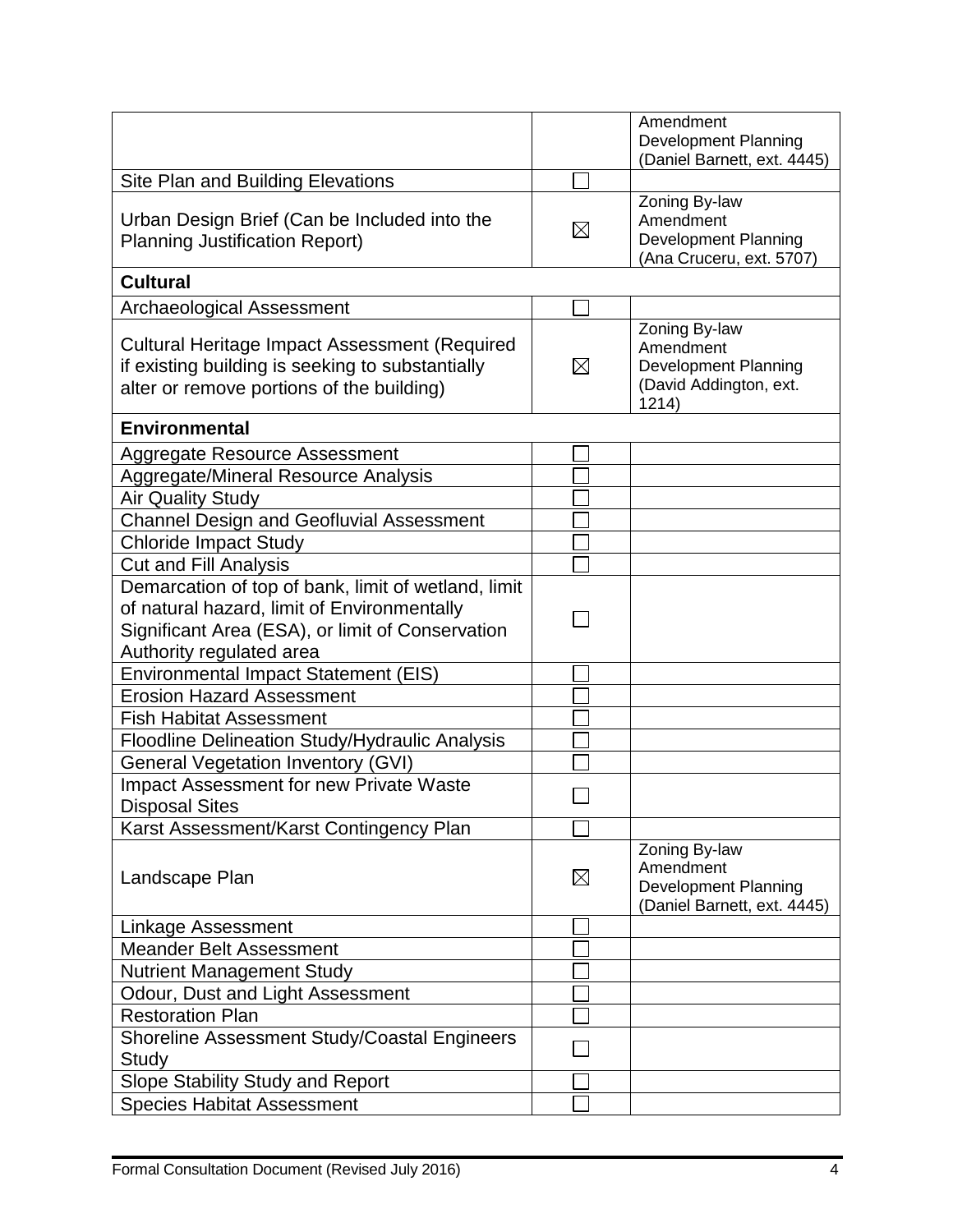| <b>Tree Management Plan/Study</b>                 | $\times$    | Zoning By-law<br>Amendment<br>Forestry and Horticulture,<br>(Shannon Clarke, ext.<br>4219)             |
|---------------------------------------------------|-------------|--------------------------------------------------------------------------------------------------------|
| Tree Protection Plan (TPP)                        |             |                                                                                                        |
| <b>Environmental/Servicing and Infrastructure</b> |             |                                                                                                        |
| <b>Contaminant Management Plan</b>                |             |                                                                                                        |
| Record of Site Condition (RSC)                    | $\boxtimes$ | Zoning By-law<br>Amendment<br><b>Development Planning</b><br>(Daniel Barnett, ext. 4445)               |
| <b>Erosion and Sediment Control Plan</b>          |             |                                                                                                        |
| <b>Hydrogeological Study</b>                      |             |                                                                                                        |
| <b>Grading Plan</b>                               |             |                                                                                                        |
| Master Drainage Plan                              |             |                                                                                                        |
| Stormwater Management Report/Plan and/or          |             |                                                                                                        |
| update to an existing Stormwater Management       |             |                                                                                                        |
| Plan                                              |             |                                                                                                        |
| Soils/Geotechnical Study                          |             |                                                                                                        |
| Sub-watershed Plan and/or update to an            |             |                                                                                                        |
| existing Sub-watershed Plan                       |             |                                                                                                        |
| <b>Financial</b>                                  |             |                                                                                                        |
| <b>Financial Impact Analysis</b>                  |             |                                                                                                        |
| <b>Market Impact Study</b>                        |             |                                                                                                        |
| <b>Servicing and Infrastructure</b>               |             |                                                                                                        |
| <b>Recreation Feasibility Study</b>               |             |                                                                                                        |
| <b>Recreation Needs Assessment</b>                |             |                                                                                                        |
| <b>School Accommodation Issues Assessment</b>     |             |                                                                                                        |
| School and City Recreation Facility and Outdoor   |             |                                                                                                        |
| <b>Recreation/Parks Issues Assessment</b>         |             |                                                                                                        |
| <b>Functional Servicing Report</b>                | $\boxtimes$ | Zoning By-law<br><b>Amendment Stage</b><br><b>Development Engineering</b><br>(Gauri Marria, ext. 2585) |
| <b>Servicing Plan</b>                             | $\boxtimes$ | Zoning By-law<br><b>Amendment Stage</b><br><b>Development Engineering</b><br>(Gauri Marria, ext. 2585) |
| Water and Wastewater Servicing Study              | $\boxtimes$ | Zoning By-law<br><b>Amendment Stage</b><br>Development Engineering<br>(Gauri Marria, ext. 2585)        |
| <b>Land Use Compatibility</b>                     |             |                                                                                                        |
| <b>Agricultural Impact Assessment</b>             |             |                                                                                                        |
| <b>Dust Impact Analysis</b>                       | $\boxtimes$ | Zoning By-law<br><b>Amendment Stage</b>                                                                |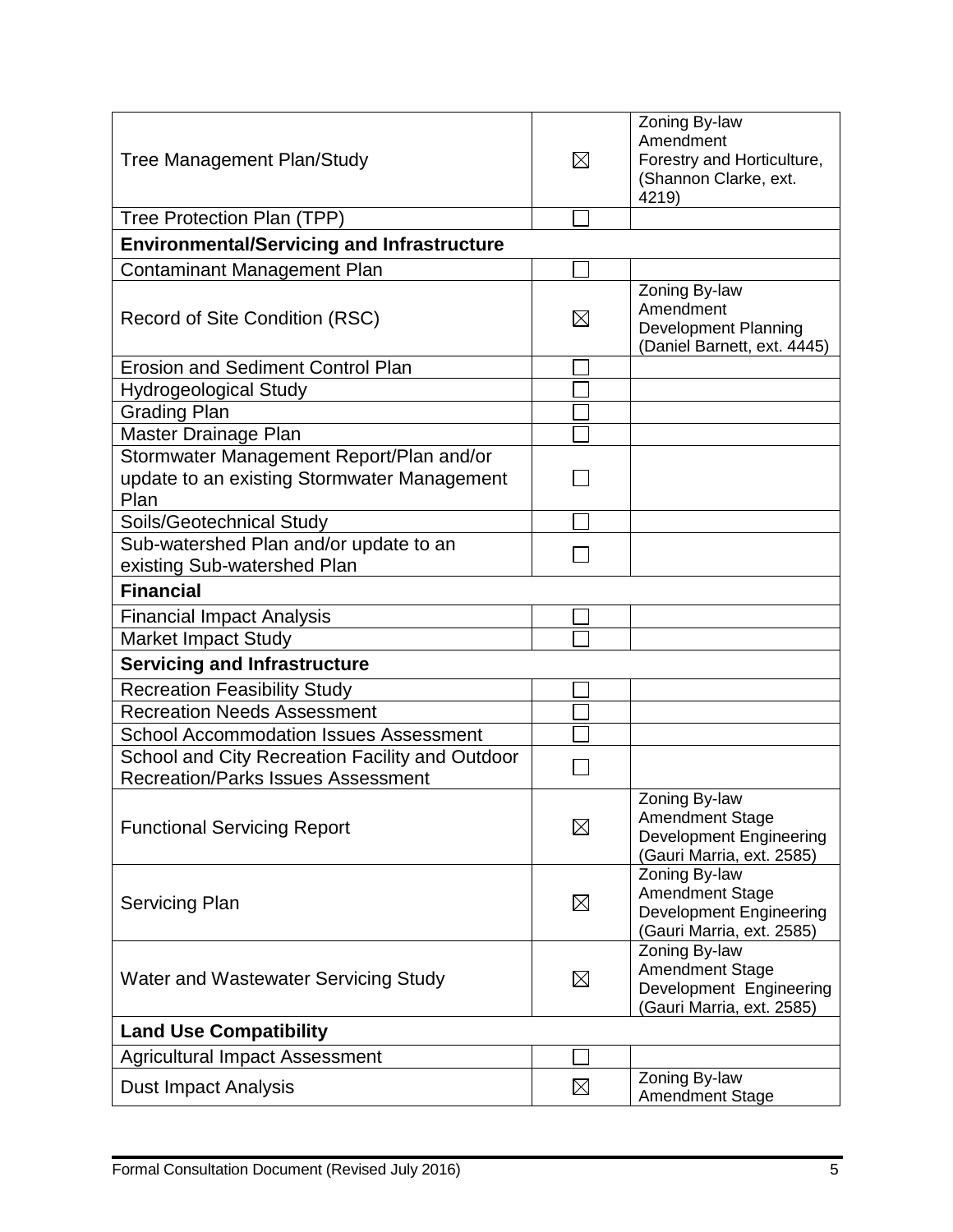|                                                            |             | <b>Public Health</b>                                                                     |
|------------------------------------------------------------|-------------|------------------------------------------------------------------------------------------|
|                                                            |             | (Roger Finkenbrink, ext.<br>5820)                                                        |
| Land Use Compatibility Study                               |             |                                                                                          |
| <b>Landfill Impact Study</b>                               |             |                                                                                          |
| Minimum Distance Separation Calculation                    |             |                                                                                          |
| Noise Impact Study                                         | $\boxtimes$ | Zoning By-law<br>Amendment<br><b>Development Planning</b><br>(Daniel Barnett, ext. 4445) |
| <b>Odour Impact Assessment</b>                             |             |                                                                                          |
| Sun/Shadow Study                                           |             |                                                                                          |
| <b>Vibration Study</b>                                     |             |                                                                                          |
| <b>Wind Study</b>                                          |             |                                                                                          |
| <b>Transportation</b>                                      |             |                                                                                          |
| <b>Cycling Route Analysis</b>                              |             |                                                                                          |
| <b>Transportation Impact Study</b>                         |             |                                                                                          |
| Parking Analysis/Study                                     | $\boxtimes$ | Zoning By-law<br>Amendment<br><b>Development Planning</b><br>(Daniel Barnett, ext. 4445) |
| Pedestrian Route and Sidewalk Analysis                     |             |                                                                                          |
| Roadway/Development Safety Audit                           |             |                                                                                          |
| Modern Roundabout and Neighbourhood<br>Roundabout Analysis |             |                                                                                          |
| Neighbourhood Traffic Calming Options Report               |             |                                                                                          |
| <b>Transit Assessment</b>                                  |             |                                                                                          |
| <b>Transportation Demand Management Options</b><br>Report  |             |                                                                                          |
| <b>Cost Recoveries</b>                                     |             |                                                                                          |
| Cost Acknowledgement Agreement                             | $\boxtimes$ | Zoning By-law<br>Amendment<br>Development Planning<br>(Daniel Barnett, ext. 4445)        |
| <b>DRP Submission Requirements</b>                         |             |                                                                                          |
| <b>Public Consultation Strategy</b>                        | $\boxtimes$ | Zoning By-law<br>Amendment<br><b>Development Planning</b><br>(Daniel Barnett, ext. 4445) |
| Other:<br><b>Pest Control Plan</b>                         | $\boxtimes$ | Zoning By-law<br><b>Amendment Public Health</b><br>(Ioana Lupascu, ext.<br>5817)         |
|                                                            |             |                                                                                          |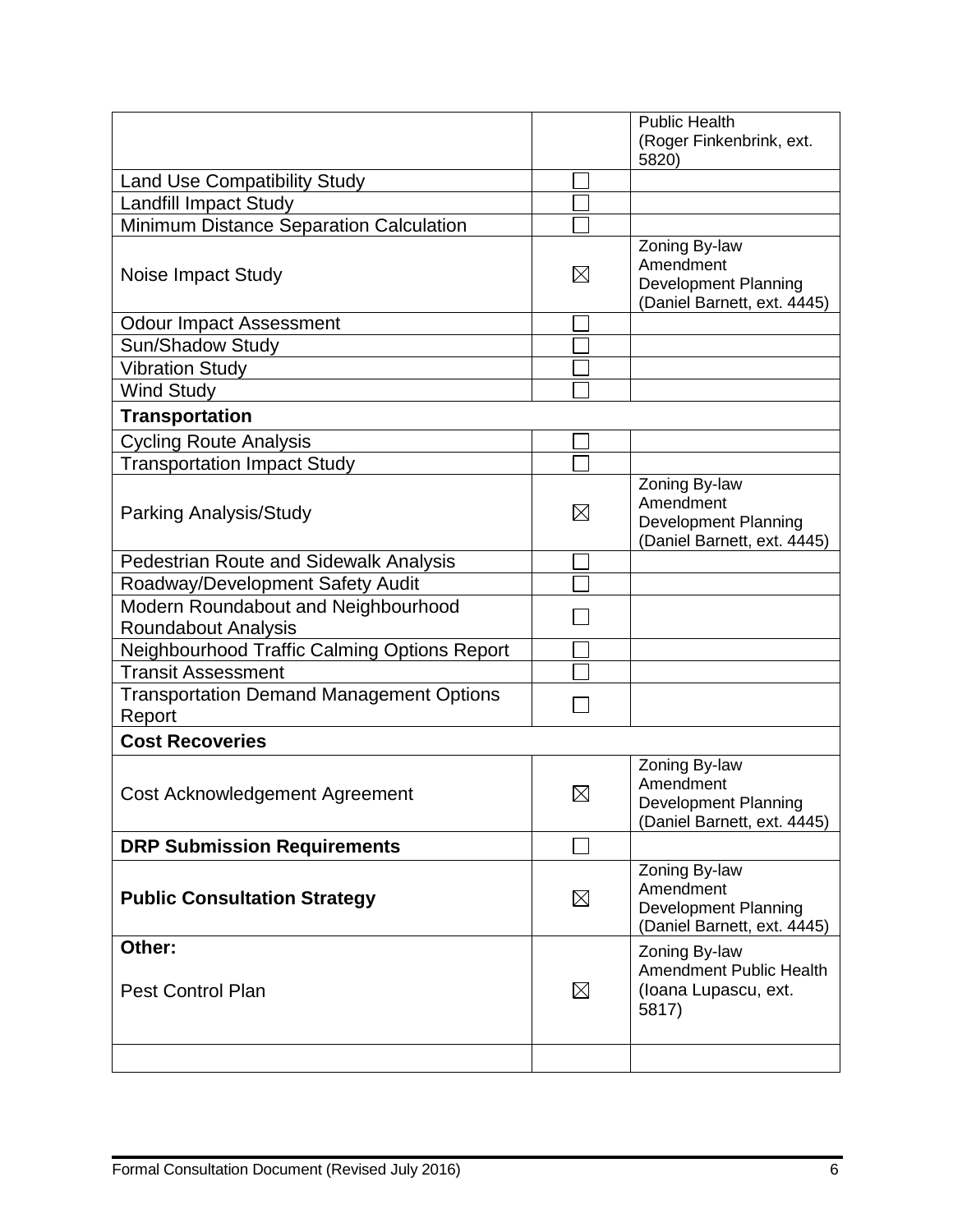# **ADDITIONAL INFORMATION**

Additional Agencies to be contacted: Comments:

- The existing alleyway located to the south of the subject lands is publicly assumed alleyway.
- As the use of 436 King William Street is indeterminant it cannot be determined what applications and thereby what studies or reports would need to accompany those applications. If at a future date the use of the lands at 436 King William Street is determined a Formal Consultation application for these lands may be required.
- If the parking at the rear of the 436 King William Street is intended to be for the proposed multiple dwelling either the lands would need to be severed and merged with 16 Steven Street or an off-site parking agreement would need to be established along with a special By-law modification to permit required parking to be located off site.
- The proposed 12 unit multiple dwelling requires a minimum of 15 parking spaces based on the Zoning By-law, the proposed plans identify at most two parking spaces which would create a deficiency of 13 parking spaces, given the large deficiency a Parking Justification Study is required. Please note that a multiple dwelling is not eligible for permits for on-street parking where permits are required.
- It is not clear if the proposal is for rental or for condominium tenure, if the proposal is for condominium tenure a Condominium Application will be required.
- If proposed development is located entirely within the existing building with no change to the existing building footprint (horizontally or vertically) than Site Plan Control will not be required.

# *PLEASE BE ADVISED OF THE FOLLOWING:*

- *1. The purpose of this document is to identify the information required to commence processing a complete application as set out in the Planning Act. Formal Consultation does not imply or suggest any decision whatsoever on behalf of City staff or the City of Hamilton to either support or refuse the application.*
- *2. This document expires 1 year from the date of signing or at the discretion of the Director of Planning.*
- *3. In the event this Formal Consultation Document expires prior to the application being accepted by the City, another document may be required.*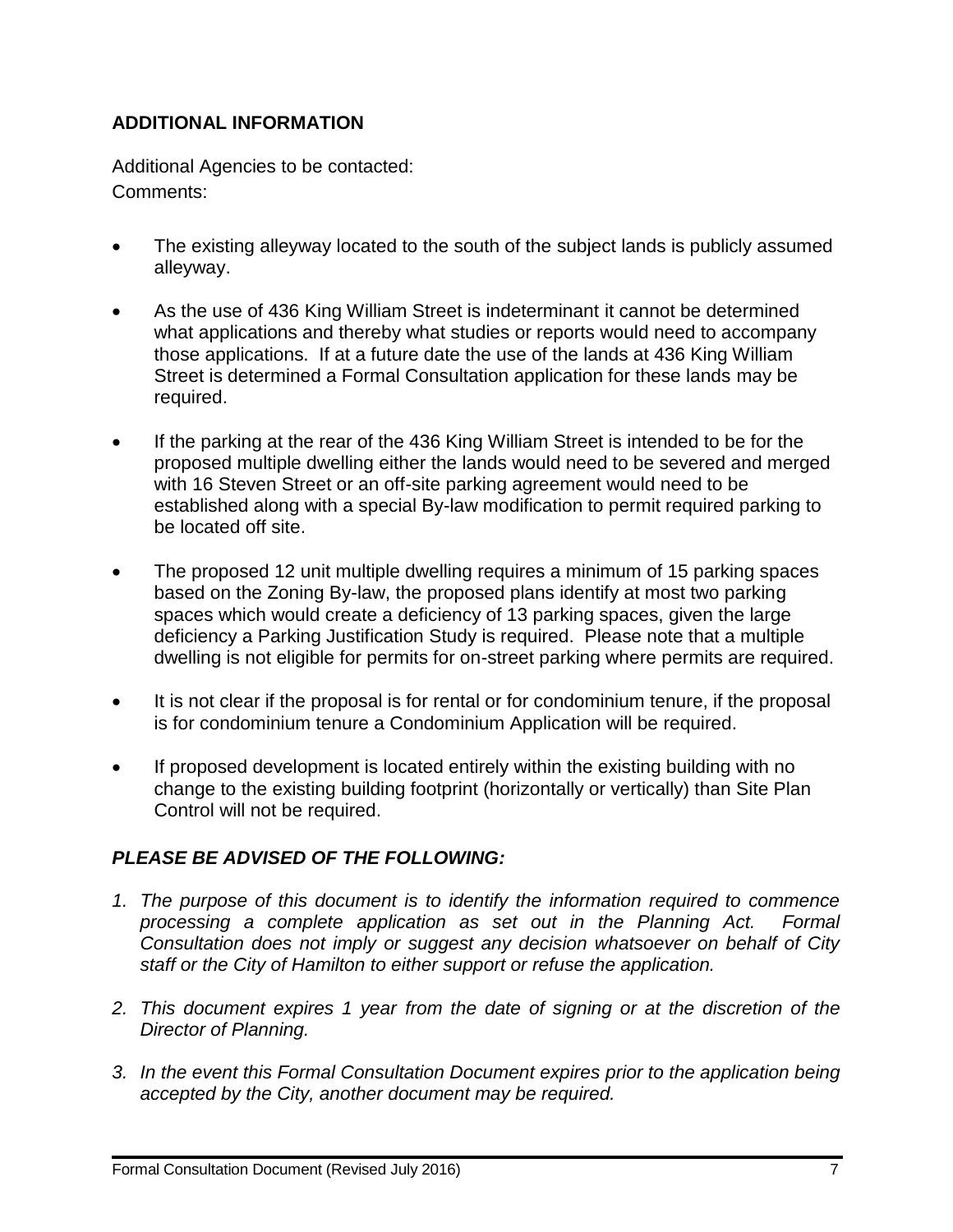- *4. If an application is submitted without the information and materials identified in this Formal Consultation Document the City may deem such an application incomplete and refuse to accept the application.*
- *5. In accordance with the Planning Act, it is the policy of the City of Hamilton to provide public access to all Planning Act applications and supporting documentation submitted to the City. Therefore, the information contained in an application and any documentation, including reports, studies and drawings, provided in support of an application, by the owner, or the owner's agents, consultants and solicitors, constitutes public information and will become part of the public record. With the filing of an application, the applicant consents to the City of Hamilton making the application and its supporting documentation available to the general public, including copying and disclosing the application and it supporting documentation to any third party upon their request.*
- *6. It may be determined during the review of the application that additional studies or information will be required as a result of issues arising during the processing of the application.*
- *7. The above requirements for deeming an application complete are separate and independent of any review under the Ontario Building Code (OBC) as part of the Building Permit review process. In the event that a building permit application does not comply with the OBC, a letter outlining the deficiencies or areas of noncompliance will be issued to the owner and/or agent. Formal consultation and building permit review are separate and independent processes.*

#### **SIGNATURES**

| <b>Daniel Barnett</b>                            |                                    |                        |
|--------------------------------------------------|------------------------------------|------------------------|
| <b>Planning Staff</b>                            | <b>Planning Staff Signature</b>    | Date                   |
| <b>Shannon McKie</b><br><b>Planning Staff</b>    | <b>Planning Staff Signature</b>    | April 14, 2020<br>Date |
| <b>Engineering Staff</b><br>2739095 Ontario Inc. | <b>Engineering Staff Signature</b> | Date                   |
| c/o Brandon<br>Gibson-DeGroote                   |                                    | April 20, 2020         |
| Owner                                            | <b>Owner Signature</b>             | Date                   |
|                                                  |                                    |                        |